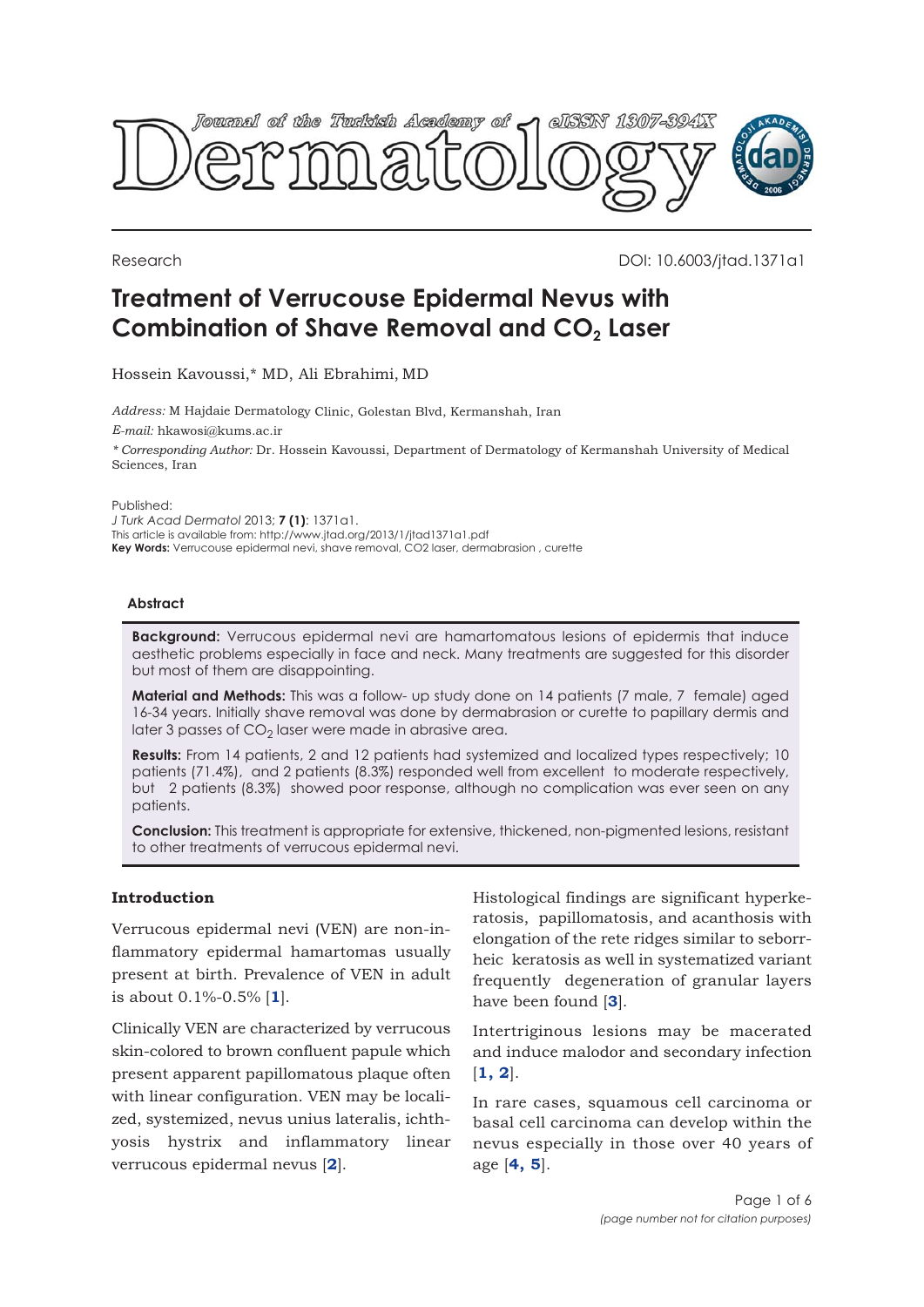<span id="page-1-0"></span>*J Turk Acad Dermato*l 2013; **7 (1)**: 1371a1. http://www.jtad.org/2013/1/jtad1371a1.pdf



Figure 1. Pretreatment of patient with face involvement



**Figure 2.** Post-dermabrasion



**Figure 3.** Post-laser

When VEN are extensive especially with face involvement, they induce cosmetic problems and patients inquire about recommendations [**[6](#page-5-0)**].

Many topical treatments are suggested but all of them are disappointing and result in high rate of recurrence [**[7](#page-5-0)**].

Physical modalities such as dermabrasion [**[1](#page-4-0)**], cryotherapy [**[8](#page-5-0)**], electro-cautery [**[9](#page-5-0)**] are used for treatment for VEN but they are accompanied by variable results.

Multiple laser technologies including argon laser [**[10](#page-5-0)**], Nd:YAG laser [**[6](#page-5-0)**], ruby laser [**[11](#page-5-0)**] Erbium-YAG laser  $[12, 13]$  $[12, 13]$  $[12, 13]$  and  $CO<sub>2</sub>$  laser [**[14, 15, 16, 17, 18](#page-5-0)**] are used with variable results.



**Figure 4.** Post-treatment

This study was conducted for treatment of VEN by combination of dermabrasion or curette for shave removal and  $CO<sub>2</sub>$  laser.

#### **Materials and Methods**

This was a follow- up study that was done in Hajdaie Dermatology Clinic of Kermanshah University of Medical Sciences over a period of 40 months from 2006 to 2010.

Patients who had histopathologically documented VEN and most of them were resistant to others treatments, enrolled in our study but impaired wound healing, keloid diathesis, history of consumption of oral isotretinoin from 6 months ago excluded them from the study. General information such as sex, age, and clinical findings regarding type and location of VEN were recorded. This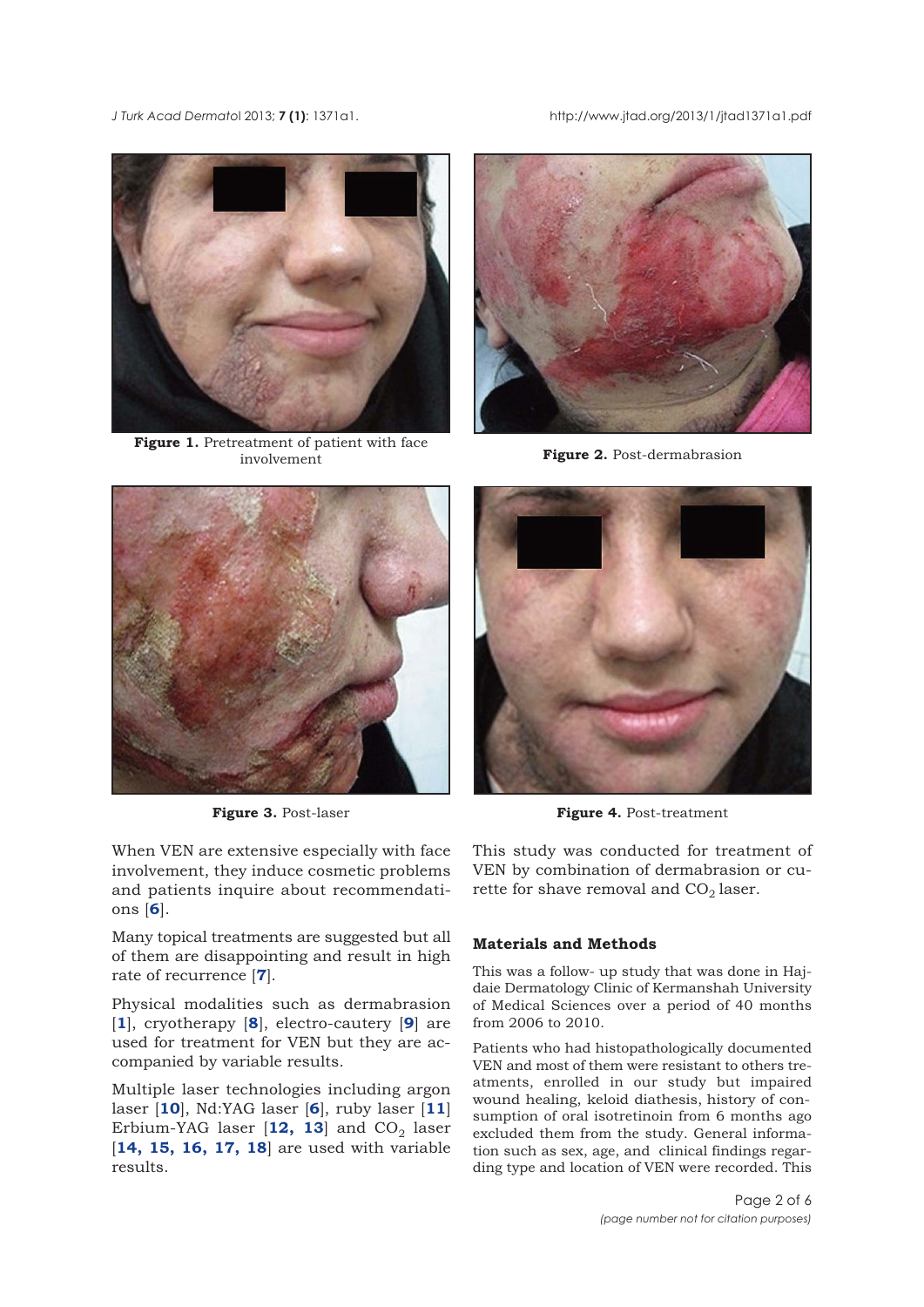<span id="page-2-0"></span>*J Turk Acad Dermatol 2013; 7 (1): 1371a1.* 

study was performed on 14 patients (7 female and 7 male) aged 16-34 years.

Information was given to the patients about this procedure and with the consent of patients treatment was carried. For evaluation of treatment photography was done before and after treatment on patients.

Initially, involved areas were anesthetized by injection of lidocain. Later depending on the size of lesion shaving was carried on by curette or dermabrasion in small and large lesion, respectively.

For shave removal, curettes of size 2 and 3 or diamond fraise dermabrasion with 15000-20000 rpm were employed until pinpoint bleeding was seen. It indicated that the shaving were done to papillary dermis.

In later step the abrasive area was subjected to treatment with three passes of pulse mode  $CO<sub>2</sub>$  laser system (Slim Evolution, Lasering) with 16-18 Watts power and 400-500 microseconds in each session. Remaining debris tissue between passes was wiped away by saline-soaked gauze.

Finally with caution and by use of lope, redundant lesion in treated area was removed by continuous mode of  $CO<sub>2</sub>$  laser with 0.5 Watts power.

Postoperative care included washing with rivanol 1/1000 and application of silver sulfadiazine and nonadhesive dressing, oral cephalexin 500 mg four times daily for 7 days and recommended avoidance of sun exposure. Reepithelialization usually

**Table 1.** Treated Area in Patients

|                  | Frequency      | Per Cent | Valid<br>Per Cent | Cumula-<br>tive Per<br>Cent |
|------------------|----------------|----------|-------------------|-----------------------------|
| Face             | 7              | 50.0     | 50.0              | 50.0                        |
| Arm              | 1              | 7.1      | 7.1               | 57.1                        |
| Neck             | $\mathfrak{D}$ | 14.3     | 14.3              | 71.4                        |
| <b>Back</b>      | 1              | 7.1      | 7.1               | 78.6                        |
| Abdomen          | 1              | 7.1      | 7.1               | 85.7                        |
| Scalp            | 1              | 7.1      | 7.1               | 92.9                        |
| Face and<br>neck | 1              | 7.1      | 7.1               | 100.0                       |
| Total            | 14             | 100.0    | 100.0             |                             |

**Table 2.** Outcome of Treatment in Patients

|                      |                |         |                    | Cumula-           |
|----------------------|----------------|---------|--------------------|-------------------|
|                      | Frequency      | Percent | Valid Per-<br>cent | tive Per-<br>cent |
| Poor                 | $\mathfrak{D}$ | 14.3    | 14.3               | 14.3              |
| Interme-<br>diate    | $\overline{2}$ | 14.3    | 14.3               | 28.6              |
| Good to<br>excellent | 10             | 71.4    | 71.4               | 100.0             |
| Total                | 14             | 100.0   | 100.0              |                   |

occurred between 10-14 days and erythema improved during 3-4 weeks (**[Figures 1, 2, 3](#page-1-0)** [and](#page-1-0) **4**).

Patients were followed-up for assessment of improvement and complications at the end of the first and third weeks, second and third months and every three months thereafter.

|               |          | <b>OUTCOME</b> |                |                          |                |  |
|---------------|----------|----------------|----------------|--------------------------|----------------|--|
|               |          | Poor           | Intermediate   | <b>Good to Excellent</b> | <b>Total</b>   |  |
| Face          | Count    | 1              | $\overline{2}$ | $\overline{4}$           | $\overline{7}$ |  |
|               | % within | 14.3%          | 28.6%          | 57.1%                    | 100.0%         |  |
| Arm           | Count    | $\overline{0}$ | $\overline{0}$ | 1                        | 1              |  |
|               | % within | $.0\%$         | $.0\%$         | 100.0%                   | 100.0%         |  |
| Neck          | Count    | 1              | $\Omega$       |                          | 2              |  |
|               | % within | 50.0%          | $.0\%$         | 50.0%                    | 100.0%         |  |
| <b>Back</b>   | Count    | $\overline{0}$ | $\mathbf{0}$   | 1                        |                |  |
|               | % within |                | $.0\%$         | 100.0%                   | 100.0%         |  |
| Abdomen       | Count    | $\overline{0}$ | $\overline{0}$ | 1                        | 1              |  |
|               | % within |                | $.0\%$         | 100.0%                   | 100.0%         |  |
| Scalp         | Count    | $\Omega$       | $\Omega$       | 1                        | $\mathbf{1}$   |  |
|               | % within |                | $.0\%$         | 100.0%                   | 100.0%         |  |
| Face and neck | Count    | $\overline{0}$ | $\Omega$       | $\mathbf{1}$             | 1              |  |
|               | % within |                | $.0\%$         | 100.0%                   | 100.0%         |  |
| Total         | Count    | $\overline{2}$ | $\mathfrak{D}$ | 10                       | 14             |  |
|               | % within | 14.3%          | 14.3%          | 71.4%                    | 100.0%         |  |

**Table 3.** Outcome of Treatment Based on Location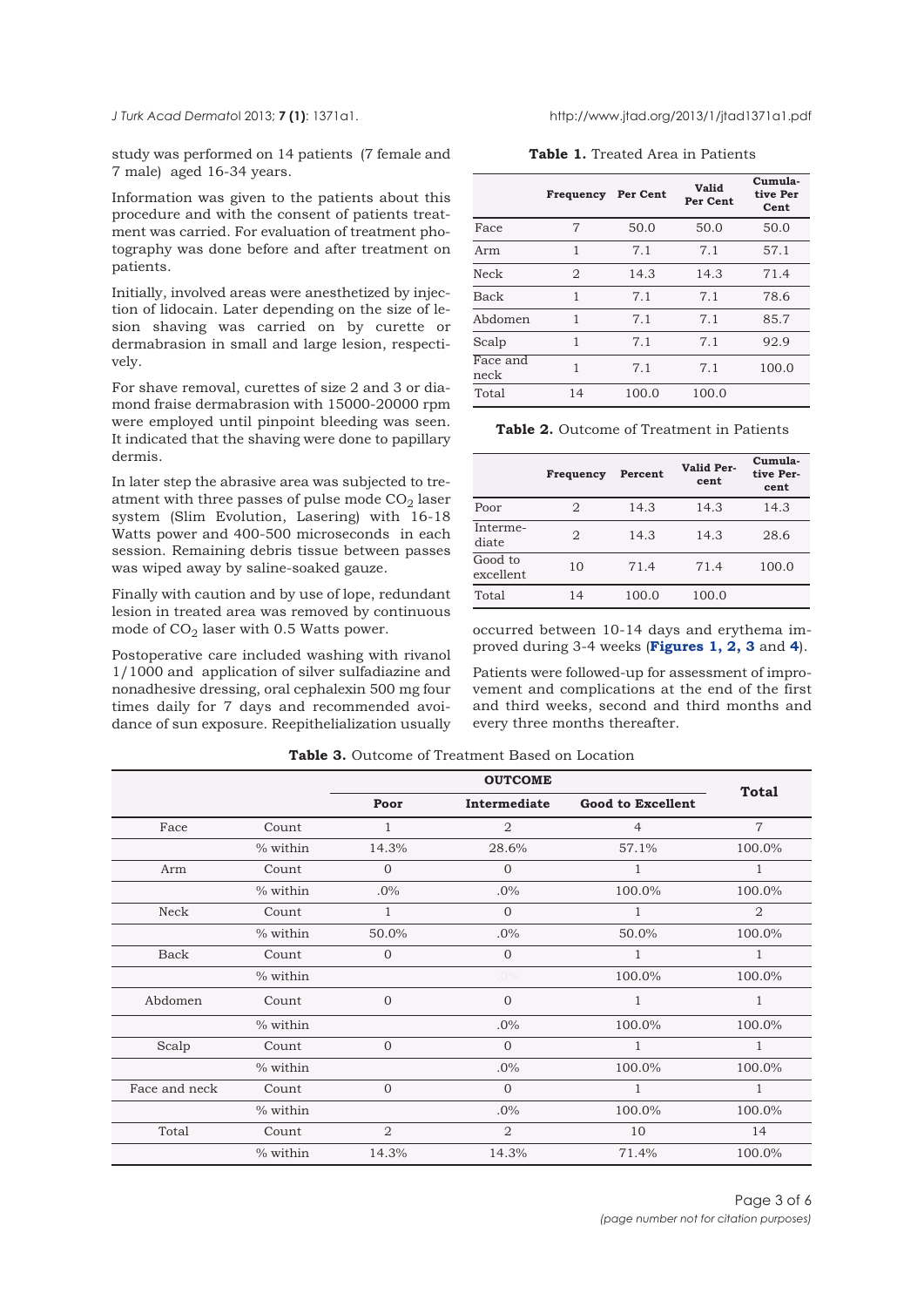|           |          | <b>OUTCOME</b> |                |                          |                |
|-----------|----------|----------------|----------------|--------------------------|----------------|
|           |          | Poor           | Intermediate   | <b>Good to Excellent</b> | <b>Total</b>   |
| Localized | Count    |                | $\overline{2}$ | 9                        | 12             |
|           | % within | 8.3%           | 16.7%          | 75.0%                    | 100.0%         |
| Systemic  | Count    |                | $\overline{0}$ |                          | $\mathfrak{D}$ |
|           | % within | 50.0%          | $.0\%$         | 50.0%                    | 100.0%         |
| Total     | Count    | $\overline{2}$ | $\overline{2}$ | 10                       | 14             |
|           | % within | 14.3%          | 14.3%          | 71.4%                    | 100.0%         |

**Table 4.** Outcome of Treatment Based on Clinical Form

If additional session was required especially in extensive VEN and recurrence, it was performed after 1-3 months.

Outcomes of treatment based on satisfaction of patients are classified as: satisfied, moderately satisfied and unsatisfied. Based on our judgment regarding elimination of lesion and induction of scar through pre and post treatment photography in patient, they were classified in three categories: good to excellent response, when total or most of lesion disappeared with minimal or without scar formation, intermediate response with moderate to significant reduction of size and thickening of lesion with minimal scar formation and poor response with minimal or without change in lesions or prominent scar formation.

The proposal of the study was approved by the Ethics Committee of Kermanshah University of Medical Sciences. Analysis of data was carried out using the SPSS software version 16 and *Chisquare test*.

## **Results**

From 14 patients, 2 and 12 patients had systemized and localized types respectively. From 12 patients with localized form, 2 patients showed linear array and 10 patients as confluent plaque. Ten patients had plaque form, 5 patients less than 20 cm2 and 5 patients more 20 cm2 (**Figure 5**).

The most common site of treatment was face in 7 patients (50%), followed by the neck in 2



**Figure 5.** Clinical characteristic of patients

patients (14.3%) and in 1 patient (7.1%) face and neck (**[Table 1](#page-2-0)**).

The number of sessions was between 1-4 and mean 1.9 which depended on the type of VEN, recurrency and redundancy of lesion compared with the times before treatment.

The outcome of treatment based on our observations included: the response of 10 patients (71.4%) and 2 patients (14.3%) was good to excellent and intermediate, respectively (**[Table 2](#page-2-0)**).

The result of treatment in face included: good to excellent in 4 cases (50%), intermediate in 2 cases (28.6%) and poor in 1 case (14.3%). In neck area 1 case (50%) and 1 case (50%) showed good to excellent and poor response, respectively. In 1 case coincidence treatment of face-neck showed good to excellent response (**[Table 3](#page-2-0)**).

In 2 patients with systemized VEN each one responded good to excellent and poor respectively. In 12 patients with localized VEN, 9 patients (75%), 2 patients (16.7%) and 1 patient (8.3%) responded good to excellent, intermediate and poor respectively (**Table 4**).

The outcome of treatment based on patients' judgments included 10 patients (71.4%), 1 patient (7.1%) and 3 patients (21. 4%) satisfied, moderately satisfied and unsatisfied.

Complications such as moderate to significant scar and persistent postinflammatory hyperpigmentation were not seen on any patients.

Because of the low number of cases, correlation between variables and outcome of treatment was not statically reliable.

## **Discussion**

Combination of shave removal and  $CO<sub>2</sub>$  laser therapy could be a good optional treatment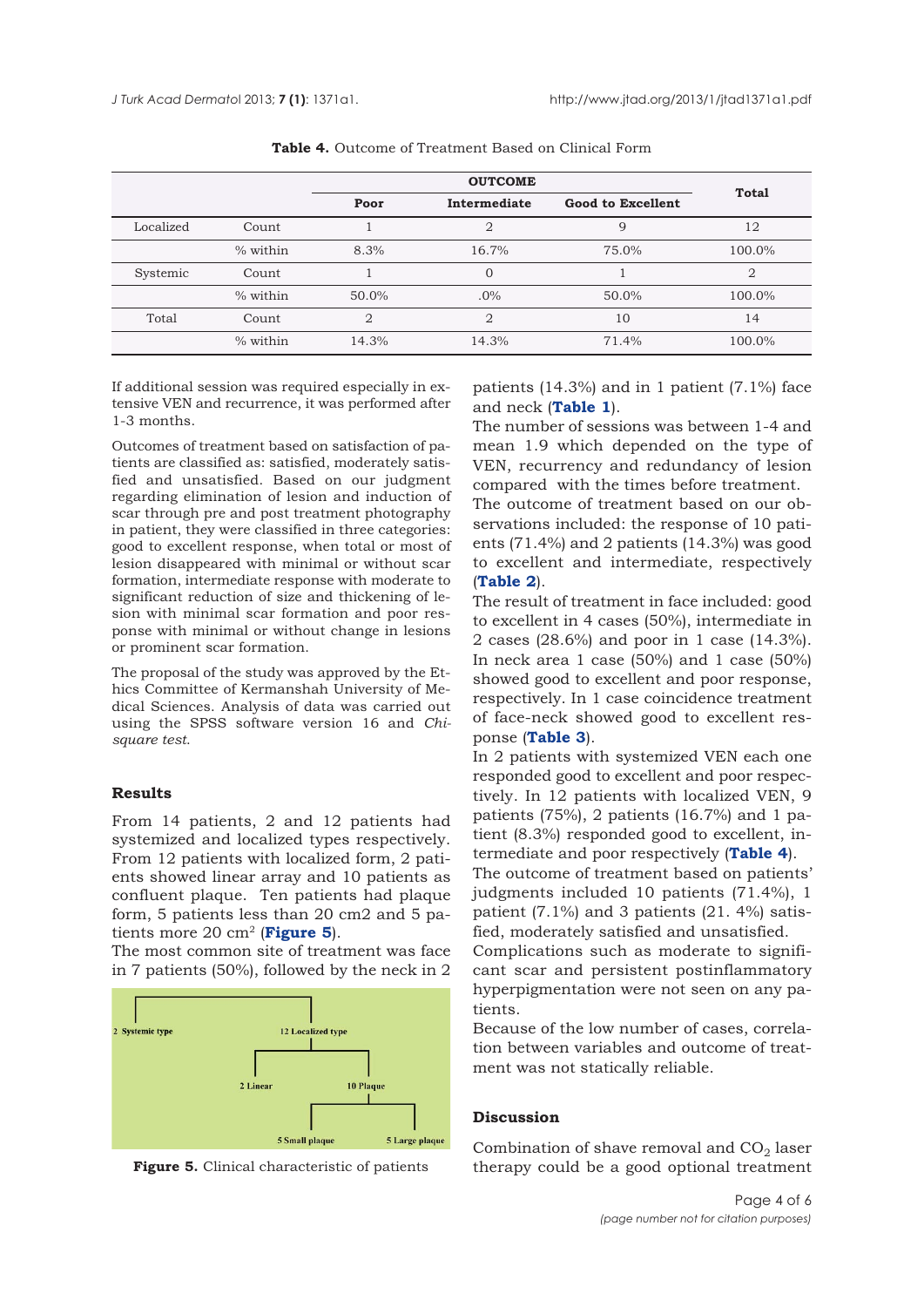<span id="page-4-0"></span>for extensive, thickened, non-pigmented and resistant to other treatment of VEN.

Both ablative lasers for example  $CO<sub>2</sub>$  and Erbium:YAG lasers and selective photothermolysis, pigment-specific lasers such as argon, Nd:YAG and ruby lasers have been [tried for treatment of VEN \[](#page-5-0)**[6,10, 11](#page-5-0), 12, 13, 14, 15, 16, 17, 18**].

In a study, long pulse Nd:YAG laser had been used successfully on treatment of 21 patients with VEN where 8 patients (31.8%) showed excellent improvement [**[6](#page-5-0)**].

*Baba* et al. [**[11](#page-5-0)**] suggested ruby laser as an effective modality for treatment of dark-colored epidermal nevus. In 3 patients with epidermal nevus noticeable improvement was achieved by argon laser [**[10](#page-5-0)**].

We believe that selective thermolytic choromophore specific lasers have a little place in treatment of VEN owing to the fact that most of them show pigment and vascular deficiency. Therefore, these lasers are effective in a few number that are pigmented or rich of blood vessel of VEN.

Ablative Erbium:YAG laser emits invisible near-infrared beam of 2940 nm, that significantly absorbed by water and may be effective for treatment of VEN [**[12, 13](#page-5-0)**].

We think that less penetration, thermal damage and coagulation effect of Erbium:YAG laser result in limited effect of this laser for treatment of hard, thick and deep seated VEN.

Both continuous and pulsed modes of  $CO<sub>2</sub>$ laser have been conducted for treatment of VEN [**[14, 15, 16, 17, 18](#page-5-0)**].

*Thual* et al. performed continuous mode of  $CO<sub>2</sub>$  laser in patients with VEN and concluded that it was a simple and efficient treatment of VEN but suggested ruling out teenage patients to avoid complications [**[17](#page-5-0)**].

In a case report one patient with widespread soft variant of epidermal nevus was treated by  $CO<sub>2</sub>$  laser at four sessions that showed complete clearance of lesion without complication after 4 years [**[14](#page-5-0)**].

*Michel* et al. [**[15](#page-5-0)**] reported that superpulsed mode of  $CO<sub>2</sub>$  laser had more encouraging results but it had high risk of complication than other laser modalities.

In a case series study 3 female patients who were treated by pulsed  $CO<sub>2</sub>$  laser showed benefit of this treatment but not always without any complications [**[16](#page-5-0)**].

In a study including 25 patients, it was concluded that superpulsed  $CO<sub>2</sub>$  laser was appropriate modality for elimination of soft and flattened type but no in keratotic of epidermal nevus [**[18](#page-5-0)**].

In general pulsed mode of  $CO<sub>2</sub>$  laser is suitable for treatment of thinner, soft and localized form of VEN but is not sufficient for thick, hard, extensive variant of VEN.

Our reasons for this combined therapy are that many of VEN are thickening, extensive and hard; therefore this type is almost unresponsive to the modality treatment mentioned above. Also in this situation using monotherapy with  $CO<sub>2</sub>$  laser required numerous passage of laser therapy that resulted in thermal damage and it was very time consuming. Additionally, the result of shave removal as single therapy depended on the experience of the surgeon so that overtreatment or undertreatment is accompanied by complications and recurrence, respectively.

In our study from 14 patients, 10 patients (71.4%) and in 8 cases in which face area was treated, 5 cases (63.3%) showed good to excellent response.

In conclusion, although many forms of VEN show favorite response to most physical modality, combination therapy with shave removal and  $CO<sub>2</sub>$  laser could be an appropriate therapy for extensive, thickened, non-pigmented and unresponsive to other treatments of VEN.

#### **References**

- 1. Mossl C, Shahidullahz H. Naevi and other developmental defects: In: Rooks Textbook of Dermatology. Burns T, Breathnach S, Cox N, Griffiths C, eds. 8<sup>th</sup> ed. Oxford, Wiley-Blackwell, 2010; 18.4-18.30.
- 2. Thomas VD, Swanson NA, Lee KK. Benign epithelias tumors, hamartomas and hyperplasias. In: Fitzpatrick's Dermatology in General Medicine. Wolf K, Lowell AG, Goldsmith LA, Katz SL, Gilcherest AS, Leffell DJ, eds. 7<sup>th</sup> ed. New York: McGrow Hill, 2008; 1054-1067.
- 3. Kirkham N. Tumors and cysts of epidrmis: In: Lever's Histopathology of the Skin. Elder DE, Elenitsas R, Johnson BL, Murphy GF, Xu X. eds. 10<sup>th</sup> ed. Philadelphia, Lippincott Williams& Wilkins, 2009; p 235-278.